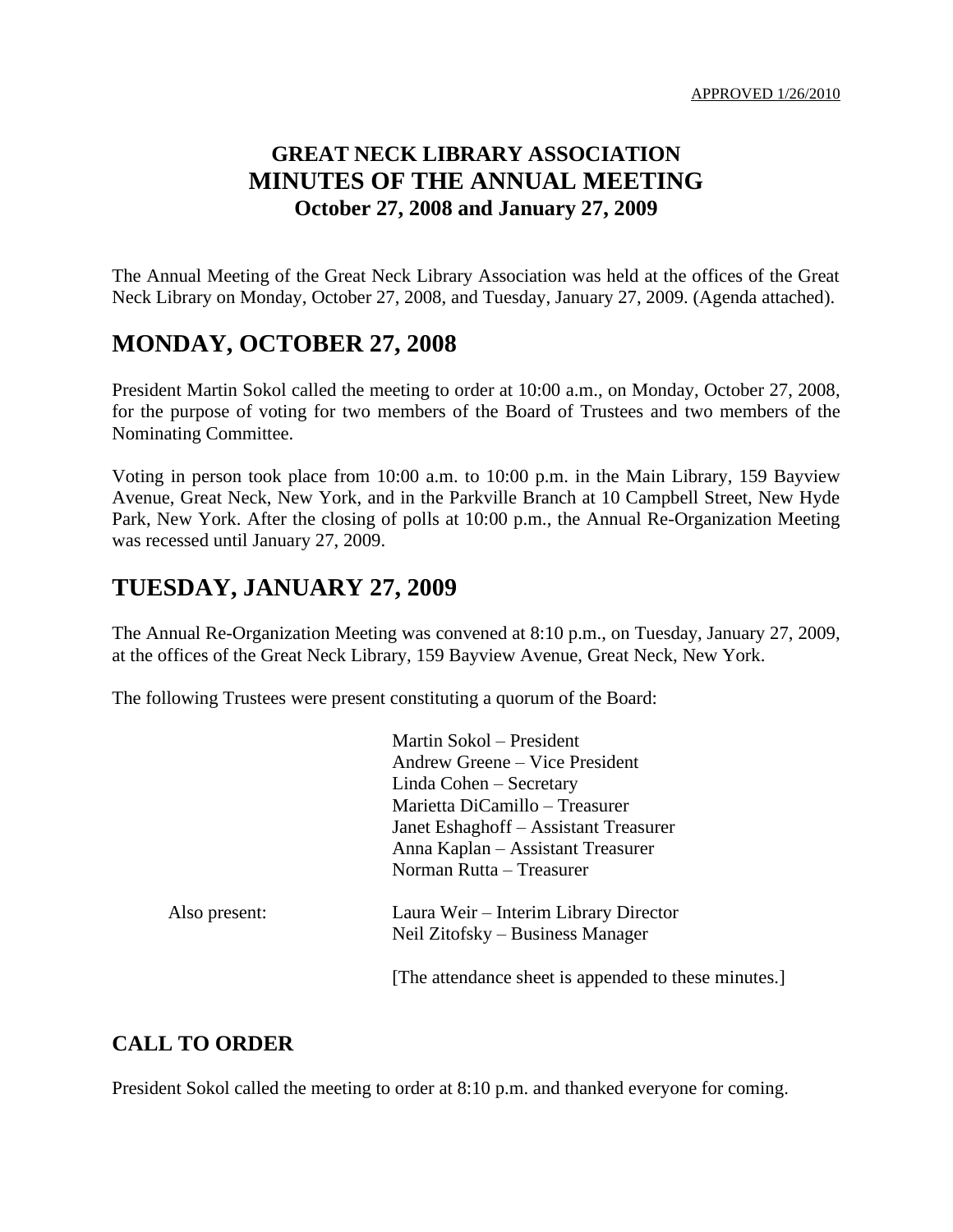## **MINUTES**

Upon motion by Norman Rutta, seconded by Marietta DiCamillo, and after discussion, it was,

**RESOLVED**, that the Board of Trustees of the Great Neck Library approve the Minutes of the October 29, 2007, Annual Meeting and January 29, 2008, Annual Re-Organization Meeting, as presented.

**VOTE:** Yes 7 (Cohen, DiCamillo, Eshaghoff, Greene, Kaplan, Rutta, Sokol) MOTION CARRIED UNANIMOUSLY

\_\_\_\_\_\_\_\_\_\_\_\_\_\_\_\_\_\_\_\_\_\_\_\_\_\_\_\_\_\_\_\_\_\_\_\_\_\_\_\_\_\_\_\_\_\_\_\_\_\_\_\_\_\_\_\_\_\_\_\_\_\_\_\_\_\_\_\_\_\_\_\_\_\_\_\_\_

## **ELECTION RESULTS**

Secretary Linda Cohen reported that the Library's election on October 27, 2008, was uncontested. On the ballot, there were two seats for the Board of Trustees, held by Linda Cohen and Norman Rutta, and two on the Nominating Committee held by Deborah Chadow and Brian Dobkin that were up for election.

### Board of Trustees

Josie Pizer ran for the expiring seat of Linda Cohen and received 307 votes while Varda Solomon running unopposed for the seat of Norman Rutta received 320 votes.

#### Nominating Committee

Stacee Bernstein ran for Deborah Chadow's seat and received 315 votes, while Julius Mendel who ran for Brian Dobkin's seat obtained 312 votes.

She congratulated everyone.

## **REPORTS**

The annual report, containing the text of the President, Treasurer and Director's reports, is appended to these Minutes.

In addition to his written report, President Sokol personally thanked each Trustee individually for their acumen and also for the many hours spent serving on the Board.

Trustee Greene – for his outstanding leadership as the Building Committee Chair, who possesses a fine mind and has done a great job.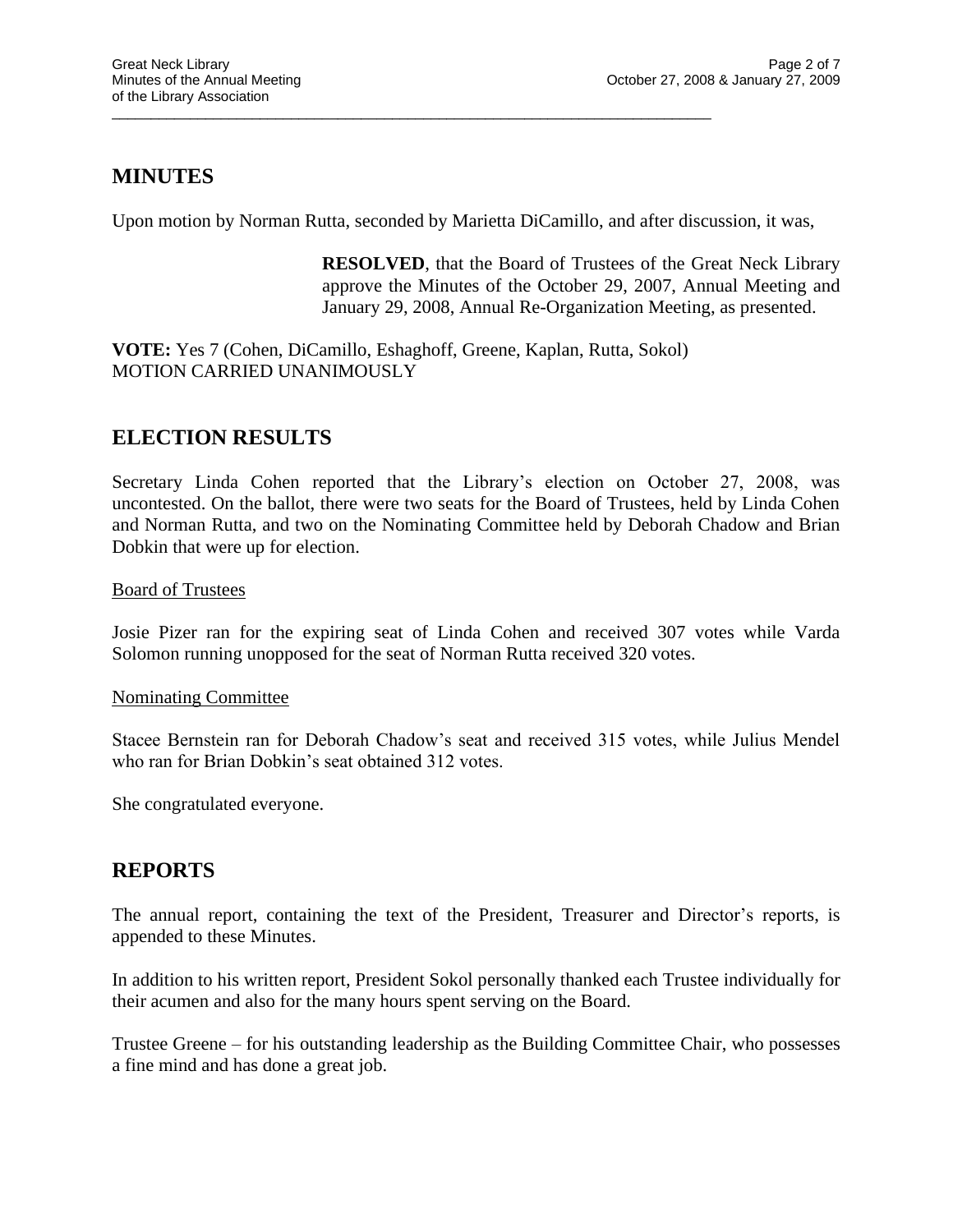Janet Eshaghoff – while attending night school to become a lawyer, and caring for four children, juggled her time in order to attend library meetings. She was wished good luck in passing her bar exam.

\_\_\_\_\_\_\_\_\_\_\_\_\_\_\_\_\_\_\_\_\_\_\_\_\_\_\_\_\_\_\_\_\_\_\_\_\_\_\_\_\_\_\_\_\_\_\_\_\_\_\_\_\_\_\_\_\_\_\_\_\_\_\_\_\_\_\_\_\_\_\_\_\_\_\_\_\_

Trustee DiCamillo, Treasurer – serves as a financial guard of the Library's money, and as a result, the public can be at ease that the library's money is being watched.

Trustee Kaplan – for her smart judgment, who works hard behind the scene without wanting recognition. She has great ideas, a superior analytic mind and is a wonderful asset to the Great Neck Library.

Trustee Rutta, a professional accountant – for lending his accounting skills to the Library. In all his four years served he never missed a meeting. He was thanked for his contributions.

Trustee Cohen, who has served the most number of years – an invaluable asset to the Library and will be missed by all. Her library wisdom was almost a legend. She's been a great source for well thought out ideas and solutions.

Vice President Greene, in turn, thanked President Sokol for his hard work and effort for what he has accomplished. He was commended for the articulateness of his presentation.

Thanks also went to the Interim Library Director Laura Weir, Business Manager Neil Zitofsky and Marjorie Malcolm, Secretary to the Board of Trustees, the staff and the public.

*Public Comments: Stanley Romaine*

## **PRESENTATION**

On behalf of the Board of Trustees, President Sokol thanked and presented certificates of appreciation to Daniel Nachmanoff and Sandra Salat, for their service as Board appointees to the Nominating Committee for a one-year term. Deborah Chadow [formerly Rabizadeh] and Brian Dobkin, retiring members of the Nominating Committee, were not present to receive their certificates.

Trustee Rutta, retiring after four years on the Board, was presented with a certificate of appreciation and a gift by President Sokol. Trustee Rutta served in various positions as treasurer, and member of the Branch, Building, Personnel and Policy/Bylaws Committees. The Library is appreciative to have had a certified public accountant serving as its treasurer. He watched the library's money carefully and scrutinized the library budget. During his tenure as treasurer, he did not impose any tax increase. On behalf of the Board of Trustees, he was thanked for his service these past four years and was wished continued success.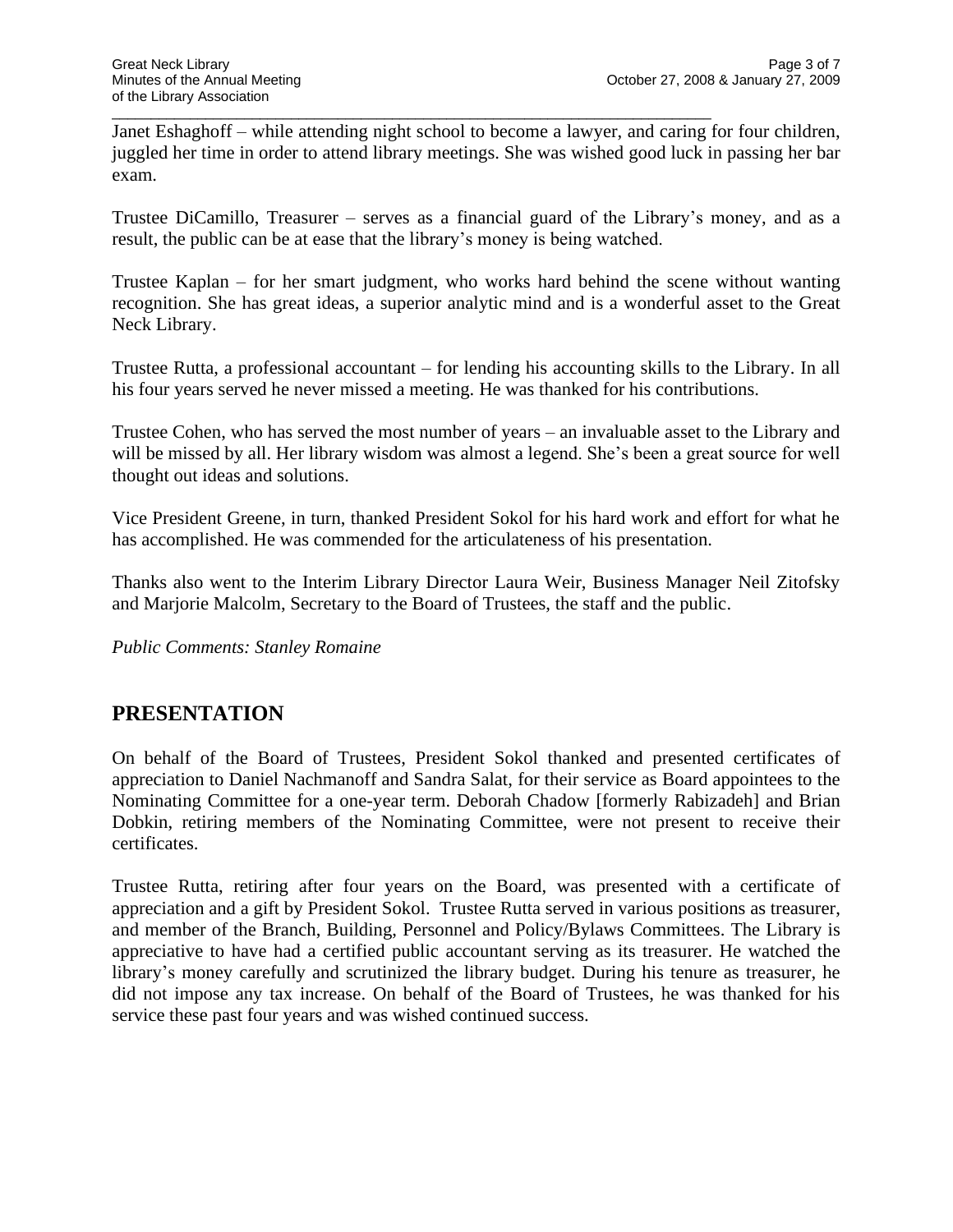Trustee Cohen, retiring after eight years, was also presented with a certificate of appreciation and a gift by President Sokol in recognition of her service on the Board of Trustees in the capacity as vice president, president, assistant treasurer, and secretary. She chaired the Policy/Building Committees and sat on the Branch, Main Library "Ad Hoc" and Personnel Committees. She has earned the respect of every trustee and the public. Her calm personality, incisive intellect, and library experience will be sorely missed by trustees. On behalf of the Board of Trustees, she was thanked for her valuable service and contributions to the Library.

\_\_\_\_\_\_\_\_\_\_\_\_\_\_\_\_\_\_\_\_\_\_\_\_\_\_\_\_\_\_\_\_\_\_\_\_\_\_\_\_\_\_\_\_\_\_\_\_\_\_\_\_\_\_\_\_\_\_\_\_\_\_\_\_\_\_\_\_\_\_\_\_\_\_\_\_\_

Trustee Cohen asked everyone to be reminiscent of the wonderful institution they are involved with. As an example of this, she related a story she heard tonight that the person who won the grand prize for cinematography at Sundance got his start at Levels. She concluded by saying thanks to all and it's been an experience.

Following this, there was a brief intermission at 8:45 p.m. to allow the incoming Trustees to take their seats.

Respectfully submitted,

Linda Cohen, Secretary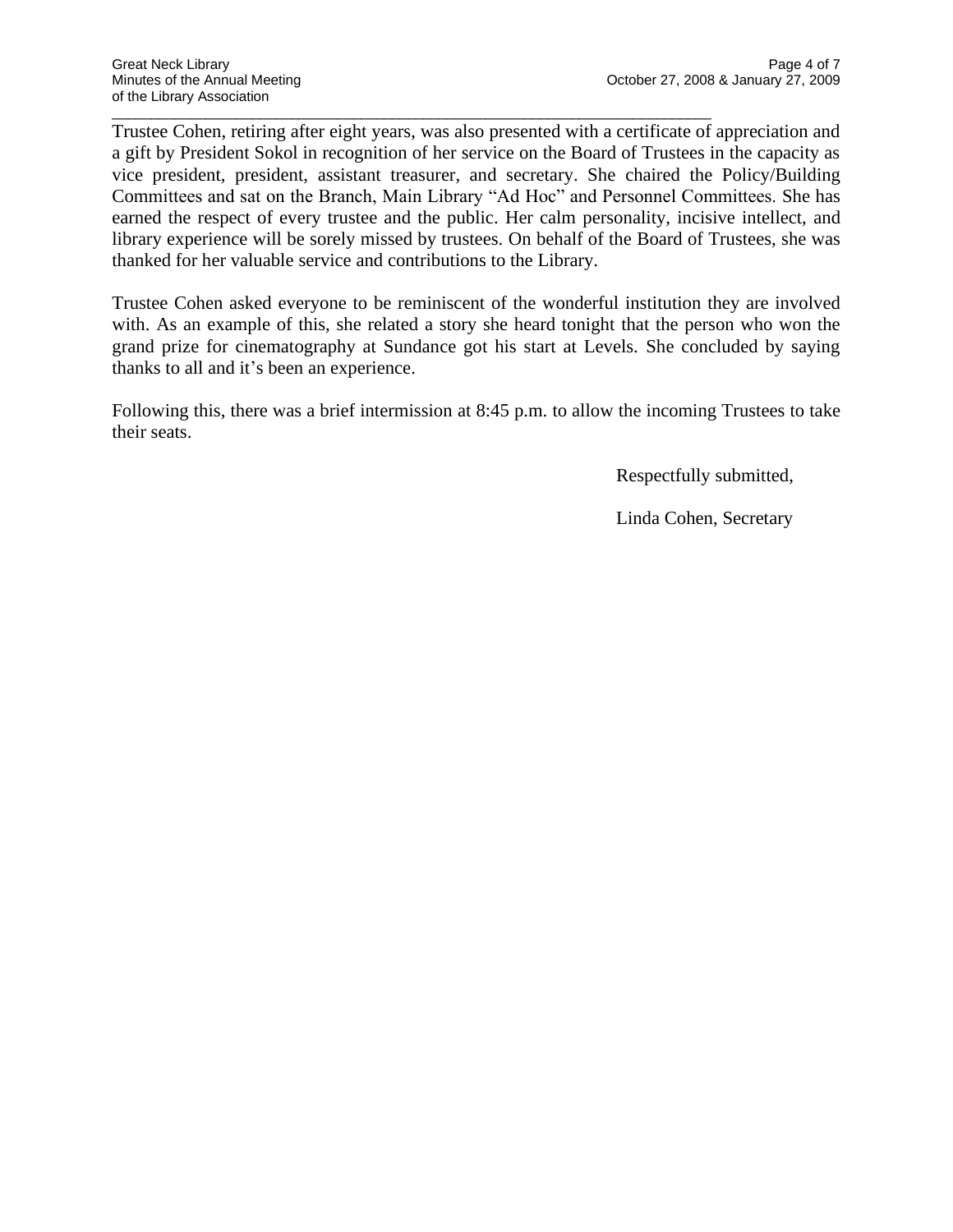### **NEW BUSINESS**

#### a) ELECTION OF OFFICERS

The Board reconvened at 8:55 p.m. at which time President Sokol welcomed new Trustees Josie Pizer and Varda Solomon to the Board. He then called for the election of President.

\_\_\_\_\_\_\_\_\_\_\_\_\_\_\_\_\_\_\_\_\_\_\_\_\_\_\_\_\_\_\_\_\_\_\_\_\_\_\_\_\_\_\_\_\_\_\_\_\_\_\_\_\_\_\_\_\_\_\_\_\_\_\_\_\_\_\_\_\_\_\_\_\_\_\_\_\_

#### **President**

Andrew Greene nominated Martin Sokol, seconded by Varda Solomon. There were no other nominations. *Martin Sokol was unanimously re-elected President for a second term.*

#### **Vice President**

Marietta DiCamillo nominated Andrew Greene, seconded by Anna Kaplan. No other nominations were received. *Andrew Greene was unanimously re-elected Vice President for a second term*

#### **Treasurer**

Andrew Greene nominated Marietta DiCamillo, seconded by Varda Solomon. There were no other nominations. *Marietta DiCamillo was unanimously re-elected Treasurer for a second term.*

#### **Asst. Treasurer**

Anna Kaplan nominated Varda Solomon, seconded by Marietta DiCamillo. There were no other nominations. *Varda Solomon was unanimously elected Assistant Treasurer.*

#### **Asst. Treasurer**

Janet Eshaghoff nominated Anna Kaplan, seconded by Marietta DiCamillo. There were no other nominations. *Anna Kaplan was unanimously re-elected Assistant Treasurer for a second term.*

#### **Secretary**

Andrew Greene nominated Janet Eshaghoff, seconded by Marietta DiCamillo. There were no other nominations. *Janet Eshaghoff was unanimously elected Secretary.*

#### b) 2009/2010 MEETING DATES

**Upon motion by Marietta DiCamillo, seconded by Varda Solomon, and after discussion, it was,**

> **RESOLVED**, that the Board of Trustees of the Great Neck Library accept the [following] calendar for its meetings for 2009/2010: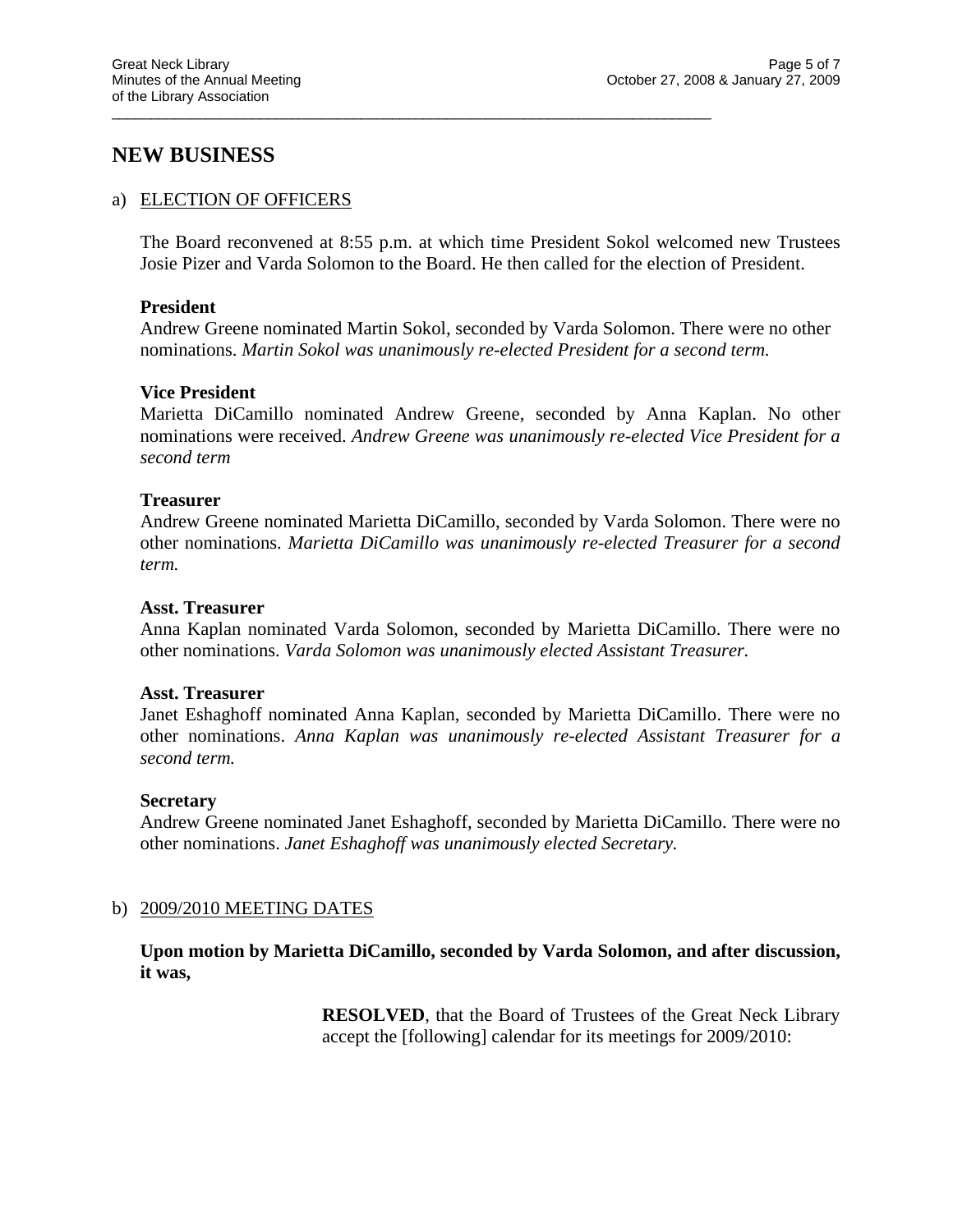Thursday, February 26 – Board Meeting Tuesday, March 17 – Budget Workshop Tuesday, March 24 – Board Meeting/Budget Workshop Tuesday, April 21 – Board Meeting/Budget Hearing & Adoption Tuesday, May 19 – Board Meeting – Parkville Branch Tuesday, June 23 – Board Meeting Tuesday, September 22 – Board Meeting Tuesday, October 20 – Board Meeting Monday, October 26 – Annual Meeting/Election – Main & Parkville Tuesday, November 24 – Board Meeting – Parkville Branch Tuesday, December 22 – Board Meeting Tuesday, January 19, 2010 – Board Meeting Tuesday, January 26 – Annual Re-Organization Meeting

The above calendar was amended to change the meeting dates from Thursday, February 26 to Wednesday, February 25 and from Tuesday, March 24 to Thursday, March 26.

**Upon motion by Marietta DiCamillo, seconded by Varda Solomon, and after discussion, it was,**

> **RESOLVED**, that the Board of Trustees of the Great Neck Library accept the calendar for its meetings for 2009/2010 as amended.

**VOTE:** Yes 7 (DiCamillo, Eshaghoff, Greene, Kaplan, Pizer, Sokol, Solomon) MOTION CARRIED UNANIMOUSLY

### c) BOARD ELECTED MEMBERS TO THE NOMINATING COMMITTEE

\_\_\_\_\_\_\_\_\_\_\_\_\_\_\_\_\_\_\_\_\_\_\_\_\_\_\_\_\_\_\_\_\_\_\_\_\_\_\_\_\_\_\_\_\_\_\_\_\_\_\_\_\_\_\_\_\_\_\_\_\_\_\_\_\_\_\_\_\_\_\_\_\_\_\_\_\_

There were two vacant Board-elected positions on the Nominating Committee for a one-year term from January 2009 to January 2010.

#### **Upon motion by Varda Solomon, seconded by Marietta DiCamillo, and after discussion, it was,**

**RESOLVED**, that the Board of Trustees of the Great Neck Library appoint Daniel Nachmanoff for a one-year term on the Nominating Committee commencing January 2009 and ending January 2010.

**VOTE:** Yes 7 (DiCamillo, Eshaghoff, Greene, Kaplan, Pizer, Sokol, Solomon) MOTION CARRIED UNANIMOUSLY